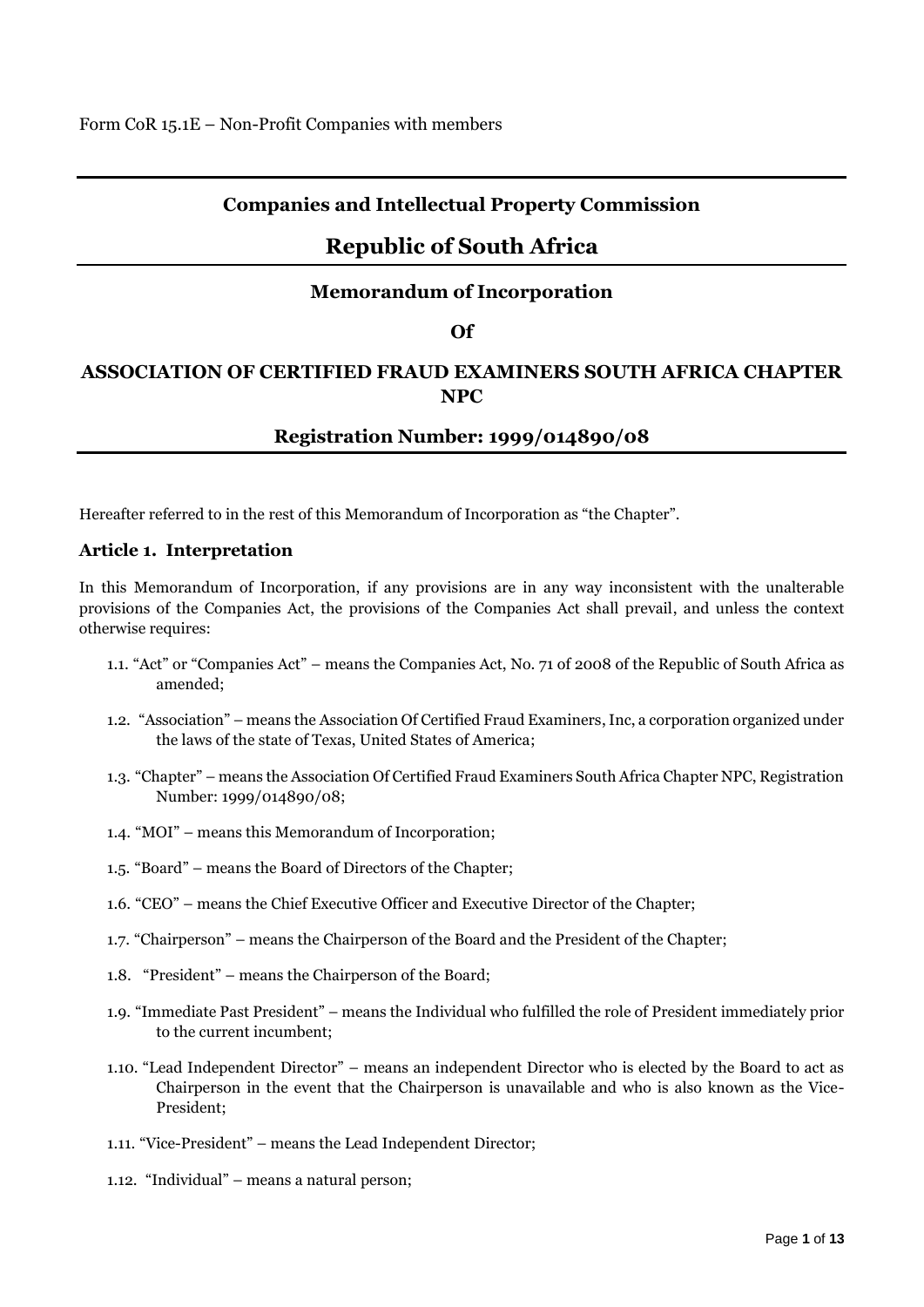- 1.13. "CFE" means any Individual who has been awarded the Certified Fraud Examiner credential by the Association and whose membership of the Association and Chapter is in good standing;
- 1.14. "Vote" or "Voting" means a formal indication of course of action expressed typically by show of hands or ballot;
- 1.15. "Section/s" means the sections of the Companies Act unless the context indicates otherwise;
- 1.16. Headings are for reference purposes only and shall not affect the interpretation of this MOI;
- 1.17. Words in the singular number shall include the plural, and words in the plural number shall include the singular, words importing the masculine gender shall include the female gender, and words importing persons shall include created entities (corporate or not);
- 1.18. Words that are defined in the Companies Act bear the same meaning in this MOI as in that Act;
- 1.19. If any term is defined within the context of any particular clause in the MOI, the term so defined, unless it is clear from the clause in question that the term so defined has limited application to the relevant clause, shall bear the meaning ascribed to it for all purposes in terms of this MOI, notwithstanding that that term has not been defined in this interpretation provision.

### **Article 2. Objects of the Chapter**

The Chapter is a Non-Profit Company with Members with the following main object:

### **To promote and protect the interests of the Chapter and its Members, to encourage cooperation and to deal with all such matters as may affect their common interests in respect of fraud examination. This object shall be carried out by,** *inter alia:*

- 2.1. promoting a high standard of quality, design and workmanship in the fraud examination profession, and providing for the certification of fraud examiners;
- 2.2. providing training and education in respect of fraud examination and investigation;
- 2.3. collecting and disseminating information likely to be of use to the Chapter's Members;
- 2.4. providing opportunities for Members to adhere to the Continuous Professional Education (CPE) requirements set by the Association while ensuring that training can adhere to national and international qualification recognition requirements where so required;
- 2.5. holding Members accountable to the ACFE Code of Ethics and Professional Standards and taking appropriate disciplinary action when required;
- 2.6. promoting the fraud examination profession, by advertisement, publicity campaigns, exhibitions, or otherwise;
- 2.7. promoting, supporting or opposing, as may be deemed expedient, legislative or other measures affecting the interests of the Chapter or its Members;
- 2.8. conferring with the Government, Provincial Administration or local authorities and their departments and all other interested bodies of concern, or likely to be of concern to the Association;
- 2.9. providing legal assistance to Members where deemed necessary;
- 2.10. being a local chapter for the Southern African region of the Association and abiding by the Association's code of ethics; and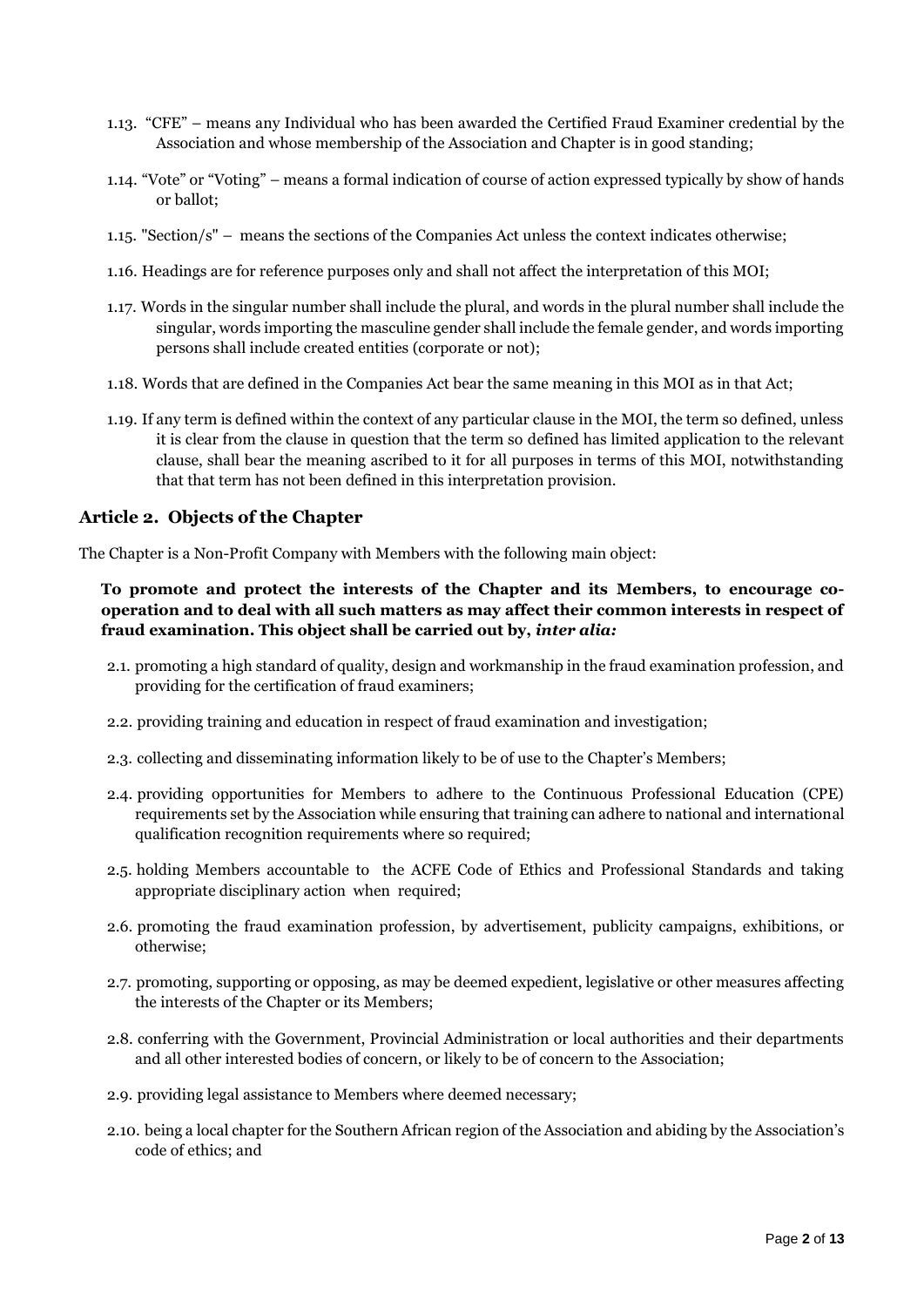- 2.11. affiliating to any association or organisation as may be decided upon by the Chapter from time to time;
- 2.12. establishing, maintaining or assisting in the establishment or maintenance of any fund or committee formed, or which may be formed, for the protection of the interests of the Chapter or its Members, or for the protection and benefit of employees, or for the benefit and protection of the joint interests of employers and employees in the fraud examination profession; and
- 2.13. doing all other lawful things as may be in the interests of the Chapter and its Members.

### **Article 3. Adoption of Memorandum of Incorporation**

This amended MOI was adopted by the Voting Members of the Chapter, in accordance with section 16(1) (c) of the Act.

### **Article 4. Incorporation**

- 4.1. The Chapter was incorporated as a non-profit company, as defined in the Act.
- 4.2. The Chapter was incorporated in accordance with, and is governed by:
	- i) the unalterable provisions of the Act that are applicable to non-profit companies;
	- ii) the alterable provisions of the Act that are applicable to non-profit companies, subject to any limitation, extension, variation or substitution set out in this MOI; and
	- iii) the provisions of this MOI.

#### **Article 5. Objects and Powers of the Chapter**

- 5.1. The object of the Chapter is as set out in Article 2 of this MOI, and substantially the whole of the activities of the Chapter shall be directed to the furtherance of its principal object and not for the specific benefit of an individual Member or minority group.
- 5.2. The Chapter shall have all the legal powers and capacity of an individual:
	- i) provided that these powers may only be exercised in pursuing its stated object;
	- ii) except to the extent that a juristic person is incapable of exercising such a power or having such a capacity; and
	- iii) subject to the restrictive conditions and other limitations or qualifications, as are contained in this MOI.
- 5.3. The powers of the Chapter may only be executed in accordance with the main object of the Chapter.
- 5.4. The Chapter may not:
	- i) grant to any Member any direct or indirect personal or private interest in the Chapter;
	- ii) have a share or other interest in any business, profession or occupation carried on by any of its Members;
	- iii) knowingly become a party to, or knowingly permit itself to be used as part of any tax avoidance scheme, being any transaction, operation or scheme of which the sole or main purpose is or was the reduction, postponement or avoidance of liability for any tax duty or levy which would have been or would have become payable by any person under the Income Tax Act 58 of 1962, as amended ("the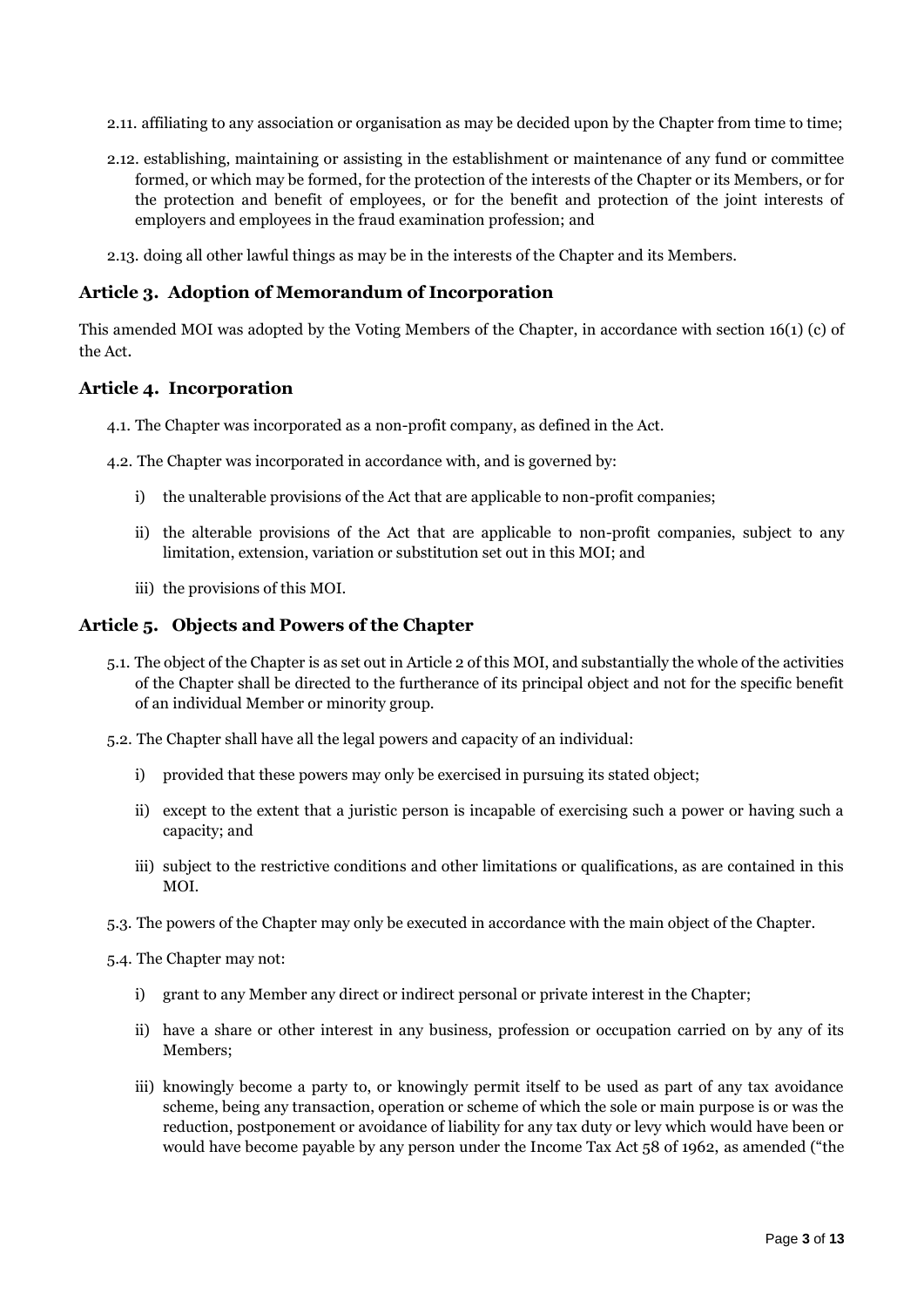Income Tax Act") or any other Act Administered by the Commissioner for the South African Revenue Services.

- iv) amalgamate or merge with, or convert to, a profit company; or
- v) dispose of any part of its assets, undertaking or business to a profit company, other than for fair value, except to the extent that the disposal of an asset occurs in the ordinary course of the activities of the Chapter.
- 5.5. The Chapter will receive substantially the whole of its funding from its annual or other long-term Members, or from appropriations by the government of the Republic in the national, provincial or local sphere.
- 5.6. No Members and/or Director shall use the Chapter to gain personal benefit in any contract concluded with third parties.
- 5.7. With respect to companies with objects similar to those of the Chapter, which are within the Republic of South Africa and are approved by the South African Revenue Service in terms of section 30B of the Income Tax Act for the purposes of section  $10(1)(d)(iv)$  of such Act, the Chapter has the power to:
	- 5.7.1. Form and to have an interest in such companies;
	- 5.7.2. Acquire all or any of the assets or liabilities of such companies
	- 5.7.3. Transfer all or any assets or liabilities of this Chapter to such companies;
	- 5.7.4. Amalgamate with such companies;
	- 5.7.5. Take part in management, supervision and control of such companies.

### **Article 6. Amending Memorandum of Incorporation**

- 6.1. This MOI of the Chapter may be altered or amended in the manner set out in sections 16, 17, 60 or 152(6) (b), provided that any amendment under section 16 shall require that if the Chapter is exempted from payment of normal tax a copy of any amendment shall be sent to the Commissioner for the South African Revenue Service or their authorised representative within 30 days of the amendment.
- 6.2. The Chapter shall publish a notice of any alteration of the MOI made in terms of section 17(1) to correct a patent error in spelling, punctuation, reference, grammar or similar defect, by delivering a copy of these changes to each Member by electronic mail provided that the Members concerned have consented to the delivery of the communication by electronic mail.

### **Article 7. Members of the Chapter**

- 7.1. As contemplated in Item 4 (1) of Schedule 1 of the Act, the Chapter has Members.
- 7.2. Any individual who is employed or practices as a fraud examiner or practices in a similar profession and makes a written application to become a Member of the Chapter and who subscribes to the objects of the Chapter can apply to be a Member of the Chapter ("applicant") where:
	- 7.2.1. All applicants are subject to the approval by the Chapter and the Board;
	- 7.2.2. An applicant shall not be admitted if they have been expelled from the Chapter, Association or any other chapter of the Association;
	- 7.2.3. All applicants shall complete and submit a written application, pay applicable membership fees and agree to be bound by this MOI and the operational guidelines established by the Chapter.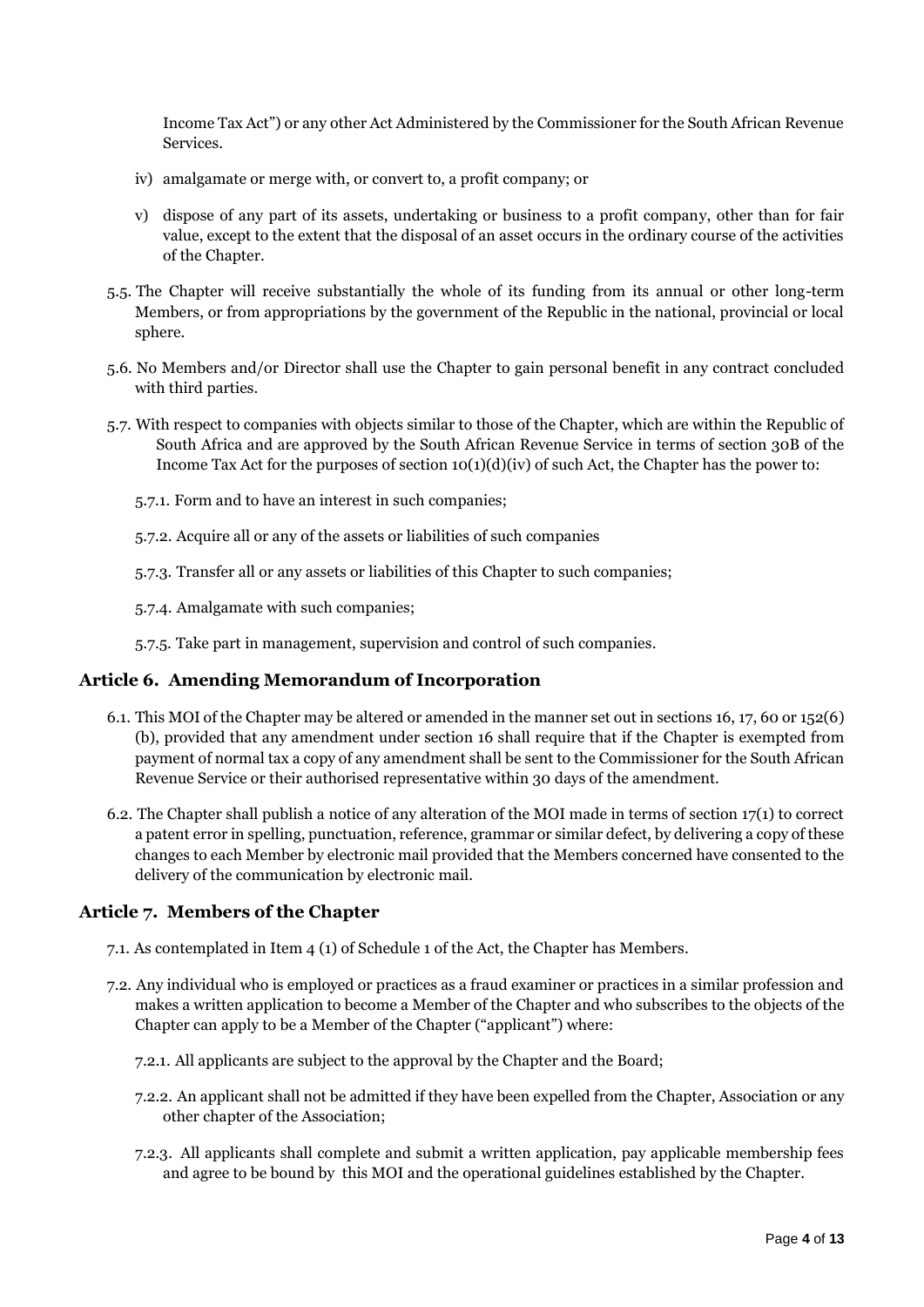- 7.3. Members are in two classes:
	- 7.3.1. Voting Members: CFE Members who pay an annual contribution of such amount as the Board may determine from time to time and who are afforded the right to vote; and
	- 7.3.2. Non-Voting Members: Members, who are not CFE Members, who pay an annual contribution of such an amount as the Board may determine from time to time and who are not afforded the right to vote.
- 7.4. A Member will ipso facto cease to be a Member of the Chapter:
	- 7.4.1. if their estate is finally sequestrated;
	- 7.4.2. if they are placed under curatorship;
	- 7.4.3. if they are removed as a Director by a majority of the Members;
	- 7.4.4. if they are removed as a Member by the Board;
- 7.5. If a Member resigns, such resignation:
	- 7.5.1. Shall be done so by notice in writing to the Chapter;
	- 7.5.2. Shall only become effective once accepted by the Chapter;
	- 7.5.3. Shall not relieve the resigning Member from the payment of dues for the expired portion of the current financial year, or give any right to rebate for dues paid, or any right to prorated share or any other of the assets of the Chapter.
- 7.6. An Individual shall cease to be a Member on their death.
- 7.7. A Member may be fined, suspended, or expelled from the Chapter by the Board for being in arrears with membership fees for more than 60 days, failing to uphold the Code of Ethics and Professional Standards of a Certified Fraud Examiner, acting against the interests of the Chapter or its Members or any other reason which in the opinion of the Board may be reasonable under the circumstances. In such case:
	- 7.7.1. Written notice shall be delivered to the Board and the Member concerned not more than seven days after the date of fining, suspending or expelling;
	- 7.7.2. The Member concerned shall be entitled to appeal to the Association, which will make the final ruling on the matter.

### **Article 8. Rights of Members**

- 8.1. If, at any time, every Member is also a Director, as contemplated in Section 57 (4), the authority of the Members to act without notice or compliance with any other internal formalities, as set out in that section is not limited or restricted by this MOI.
- 8.2. The right of a Voting Member to appoint proxies, as set out in Section 58 (3) is limited, restricted or varied as follows:
	- 8.2.1. A Voting Member may only appoint one Individual as a proxy.
	- 8.2.2. A proxy may not delegate the proxy's authority to act on behalf of the Voting Member to another Individual.
	- 8.2.3. The form appointing a proxy and the power of attorney or other authority, if any, under which it is signed or a notarial certified copy of such power or authority will be deposited at the registered office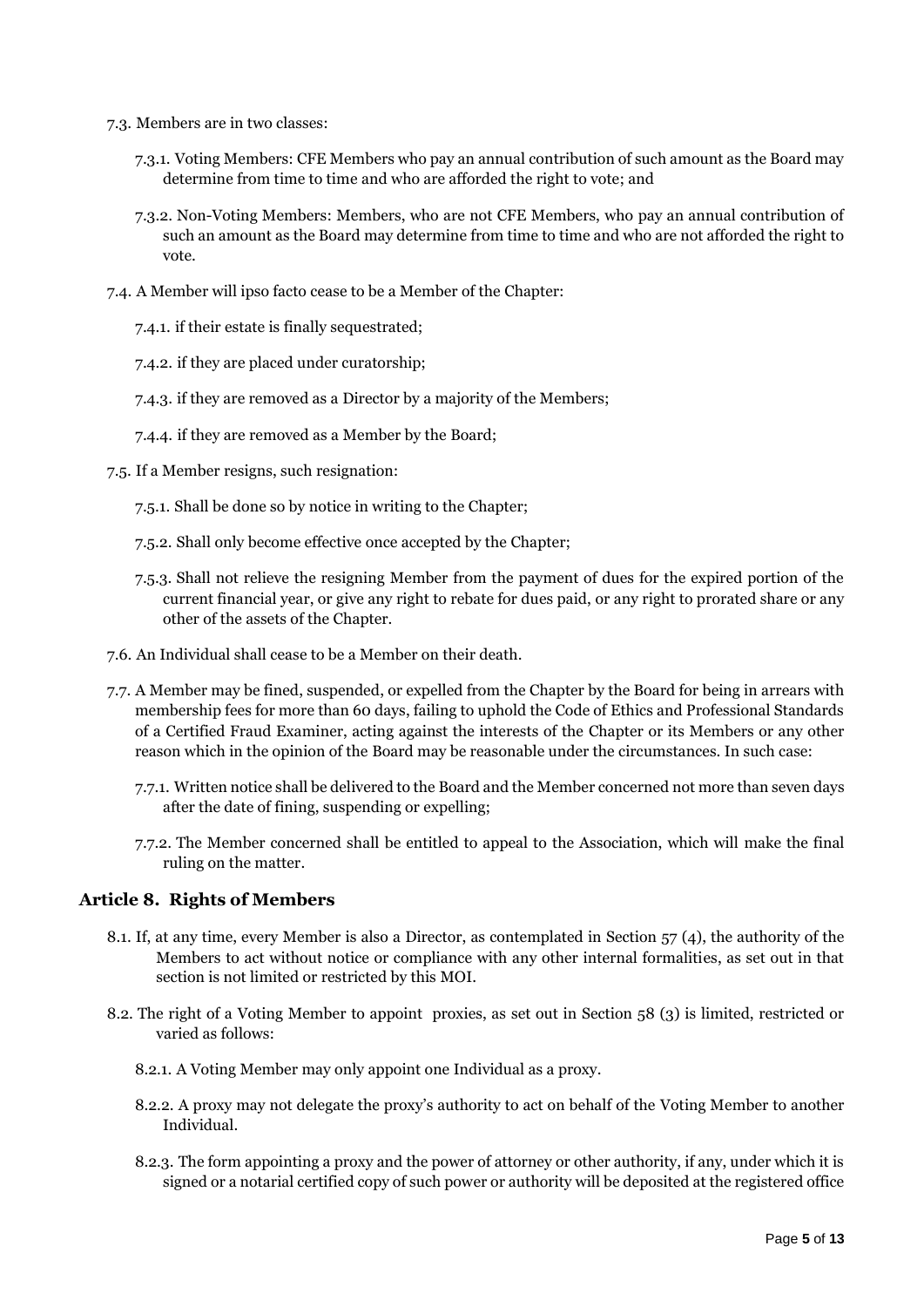of the Chapter not less than twenty-four hours (or such lesser period as the Directors may unanimously determine in relation to any particular meeting) before the time for holding the meeting (including an adjourned meeting) at which the Individual named in the form proposes to vote, and in default the form of proxy will not be treated as valid.

- 8.2.4. A proxy is not entitled to exercise, or abstain from exercising, any voting right of the Voting Member without direction.
- 8.2.5. The proxy form submitted will be deemed to be the actual vote of the Voting Member.
- 8.3. If, at any time the Board fails to determine a record date, as contemplated in section 59, the record date for the relevant matter is as determined in accordance with section 59 (3).
- 8.4. Members have a right to request access to and have changes made to any of their own personal information kept by the Chapter.
- 8.5. The Chapter shall not disclose a Member's personal information to any other Member or 3rd party without the written consent from the Member whose personal information is being requested.
- 8.6. Members may request a list of documents regarding the Chapter from the Chapter's Chief Executive Officer and such documents shall be provided should it be relevant and within the guidelines of the Chapter's policies.
- 8.7. The Chapter may decline a Member's request for a document regarding the Chapter, should it affect any other Member negatively due to the nature of their work in terms of Section 33 and 36 of the South African Constitution.

#### **Article 9. Member Meetings**

- 9.1. The Chapter is not required to hold any Members' meetings, other than those specifically required by the Companies Act, 2008.
- 9.2. The right of Voting Members to requisition a meeting, as set out in Section 61 (3), may be exercised by at least 10% of Voting Members, as provided for in that section.
- 9.3. The Board may determine the location of any Members meeting.
- 9.4. The Chapter may conduct a meeting entirely by electronic communication, or provide for participation in a meeting by electronic communication, as set out in Section 63.
- 9.5. The quorum requirement for a Member meeting to begin is 10% of the Voting Members or 30 Voting Members whichever is the lower, provided that there will never be fewer than 3 Voting Members present.
- 9.6. After a quorum has been established for a meeting, or for a matter to be considered at a meeting, the meeting may continue, or the matter may be considered, so long as at least one Member with voting rights entitled to be exercised at the meeting, or on that matter, is present at the meeting.
- 9.7. The maximum period allowable for adjournment of a Members meeting is 90 days
- 9.8. For an ordinary resolution to be adopted at a Members meeting, it must be supported by more than 50% of the Voting Members who voted on the resolution, as provided in Section 65 (7).
- 9.9. For a special resolution to be adopted at a Members meeting, it must be supported by more than 61% of the Voting Members who voted on the resolution, despite Section 65 (7).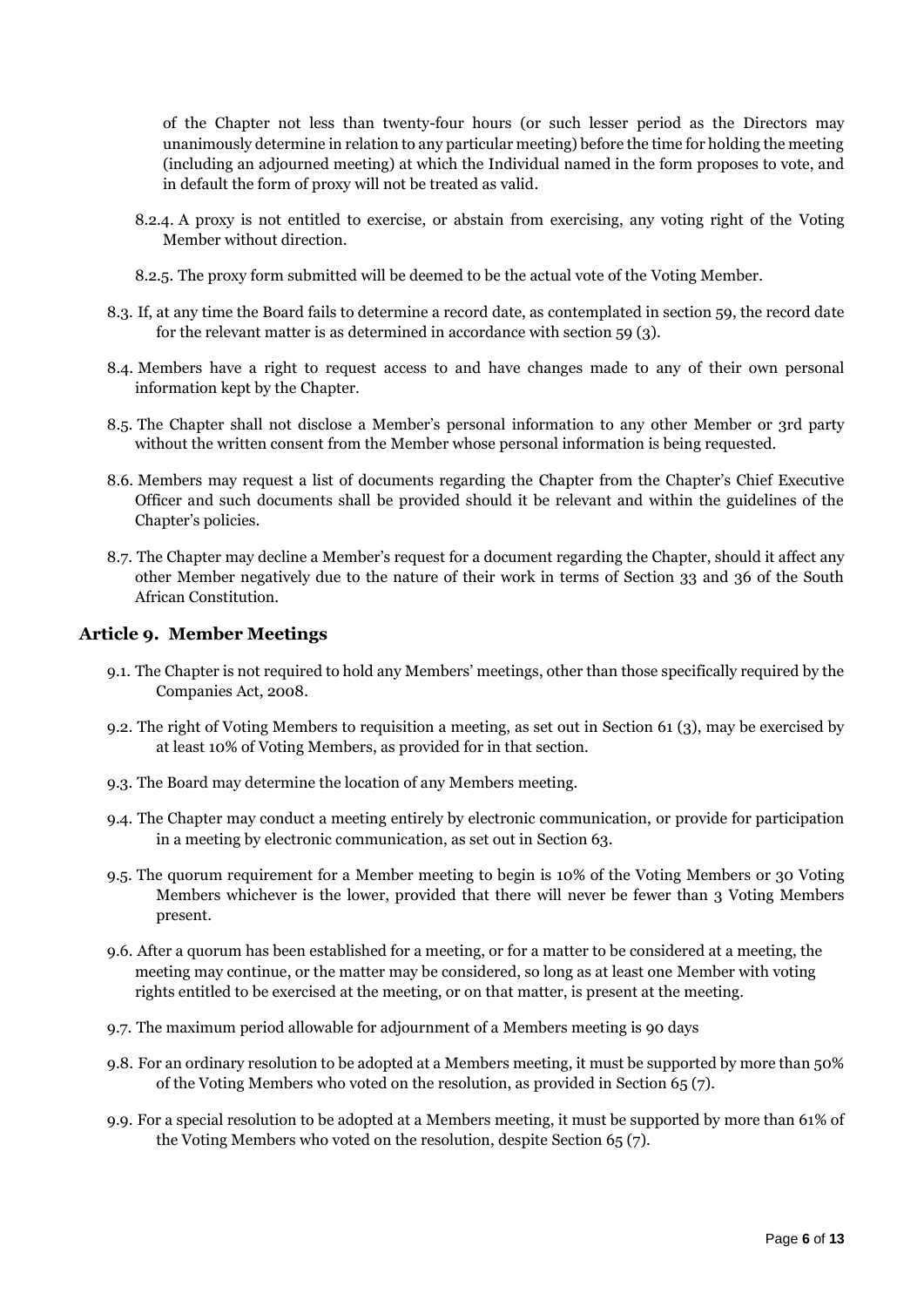- 9.10. The Members may consider a matter other than at a meeting, and the Voting Members may, instead of voting to make a decision at a meeting, adopt a decision by written consent of the Voting Members, given in person or by electronic communication, provided that each Voting Member has received notice of the matter to be decided upon. For a resolution to be adopted by written vote of Voting Members it must be supported by:
	- i) more than 50% of the total number of Voting Members, in the case of an ordinary resolution; or
	- ii) at least 61 % of the total number of Voting Members, in the case of a special resolution

which votes shall be those received within 15 days of the resolution's being submitted to them. A decision so made shall have the same effect as if it had been approved at a meeting. Each decision so made shall be recorded in writing and included in the record of resolutions of the Voting Members.

9.11. A special resolution is only required for those matters set out in Section 65 (11) being the amending of the MOI, ratifying actions by the Chapter or Directors in excess of their authority, approving an application to transfer the registration of the Chapter to a foreign jurisdiction, amalgamating or merging with another non-profit company, approving the voluntary winding up of the Chapter, or disposing of all or a greater part of the assets of the Chapter.

### **Article 10. Appointment and removal: Directors and the Board**

- 10.1. The Board will comprise of a minimum of four and a maximum of fifteen Directors, with no alternate Directors and at least three of the Directors shall not be connected persons' (as defined in the Income Tax Act) in relation to one another.
- 10.2. Unless otherwise decided by a meeting of Members any casual vacancy occurring in the Board may be filled by the Directors and the Board shall have the power at any time, and from time to time, to co-opt Non-Executive Directors, but not more than 50% of the Board in number, provided that, if the Voting Members do not ratify the appointment of the co-opted Directors at the next opportunity for voting by members, the term of service of the relevant co-opted Director/s shall end at that time.
- 10.3. Individuals shall satisfy the following requirements in order to be appointed as a Non-Executive Director:
	- 10.3.1. They shall not be a director of any professional body in direct competition of the Chapter;
	- 10.3.2. They shall be a Voting Member in good standing for a minimum of two consecutive years and demonstrate five years of relevant forensic experience, as determined by the Board.
- 10.4. Only Individuals who are Voting Members in good standing with both the local and the international chapter are eligible to be appointed as an Executive Directors.
- 10.5. The Chapter shall establish and adopt a nominations policy and procedure which provides standards and requirements for those who are appointed, includes consideration of the skills and qualifications which are needed by the Board at the relevant time, and works toward renewing and strengthening the Board, and a balance between retaining those with institutional memory and adding in those with new ideas.
- 10.6. Directors shall serve a maximum of six consecutive years, whereafter they shall not be eligible for reelection for two years and Directors shall not serve for more than nine years in total.
- 10.7. The appointment and resignation of Directors shall be staggered so that at least one third of the Directors retire each year.
- 10.8. The CEO is appointed *ex officio* and is not subject to a term of office.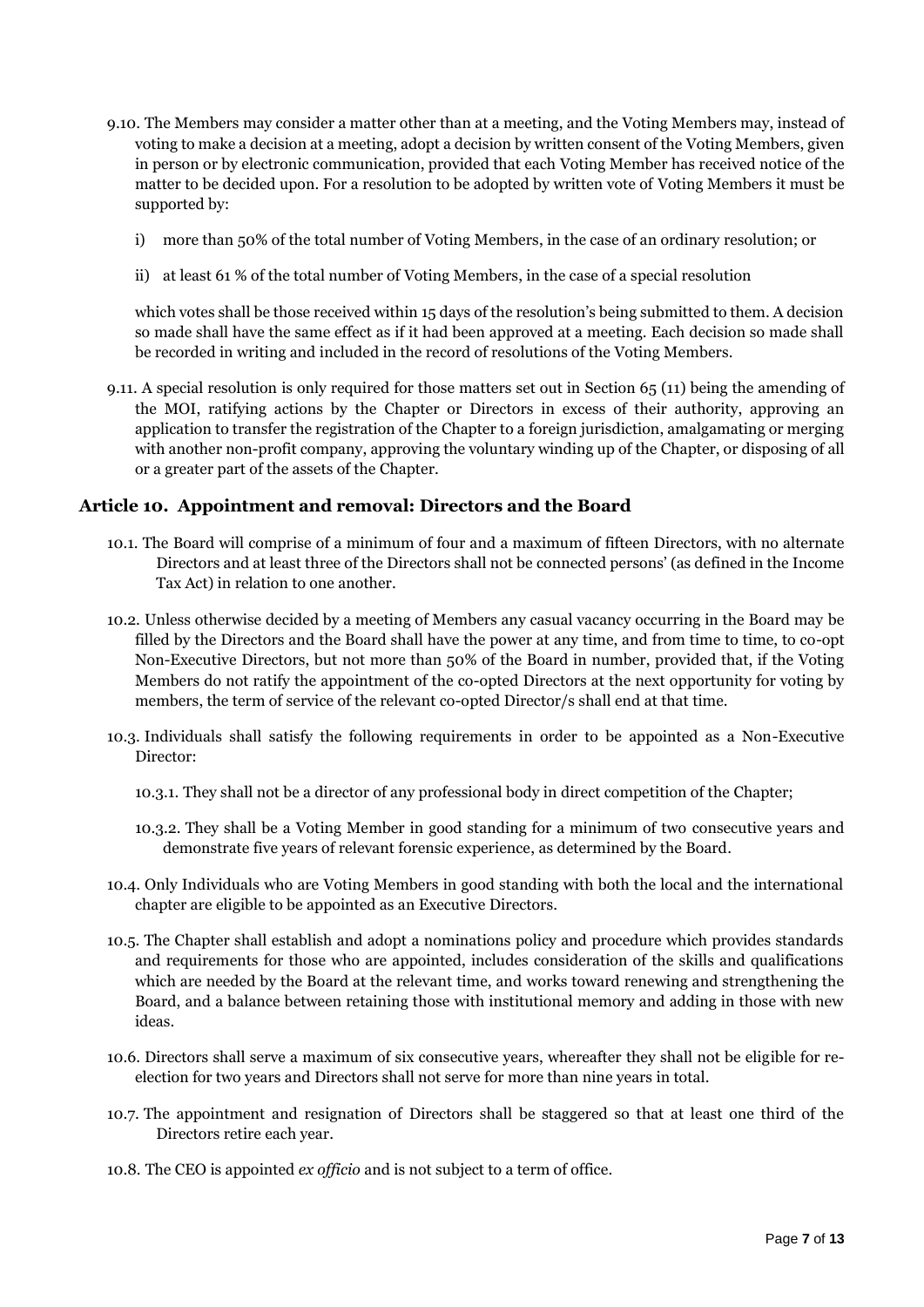10.9. Directors shall elect from their own number:

- 10.9.1. The Chairperson of the Board of Directors who is known as the President;
- 10.9.2. The Lead Independent Director who is known as the Vice-President;
- 10.9.3. Any other portfolios deemed appropriate by the Board.
- 10.10. The Immediate Past President shall automatically be appointed as a Non-Executive Director as soon as their term as President ends.
- 10.11. Directors may be removed in terms of Section 71 if:
	- 10.11.1. They do not perform their duties and obligations in terms of the requirements set out in the Act, this MOI, the Chapter's rules or any as recorded in the Chapter's approved records; or
	- 10.11.2. Their estate is sequestrated or files an application for the surrender of their estate, makes an application for an administration order, or if they are declared insolvent as defined in the insolvency law for the time being in force, or if they make any arrangement or composition with his creditors generally; or
	- 10.11.3. They are found or declared to be of unsound mind; or
	- 10.11.4. They are removed by a resolution of the Chapter as provided in the Chapter rules; or
	- 10.11.5. They resign from office by notice in writing to the Chapter; or
	- 10.11.6. They no longer qualify as a Member; or
	- 10.11.7. They take a leave of absence for more than three consecutive months; or
	- 10.11.8. There is a disciplinary action brought against them and the matter has not been resolved within three months from the action date.

### **Article 11. Board meetings**

- 11.1. The Board shall schedule their meetings in advance, by discussion and agreement at meetings of the Board. For additional/ unplanned meetings of the Board it shall be required that no fewer than 25% of the Directors (or at least two Directors, whichever is greater) shall be required to call an unplanned meeting of the Board.
- 11.2. The minimum period of notice required to hold a Board meeting is 10 business days from the date on which the notice is issued. The notice must specify the date, time and place of the meeting and the general nature of the business to be discussed. The notice shall be in writing or by electronic communication.
- 11.3. The Chapter's Board of Directors may conduct a meeting entirely by electronic communication, or to provide for participation in a meeting by electronic communication so long as the electronic communication facility employed ordinarily enables all persons participating in that meeting to communicate concurrently with each other without an intermediary, and to participate effectively in the meeting.
- 11.4. The Board of Directors may proceed with a meeting despite a failure or defect in giving notice of the meeting, if all the Directors:
	- 11.4.1. acknowledge actual receipt of the notice;
	- 11.4.2. are present at a meeting; or
	- 11.4.3. waive notice of the meeting.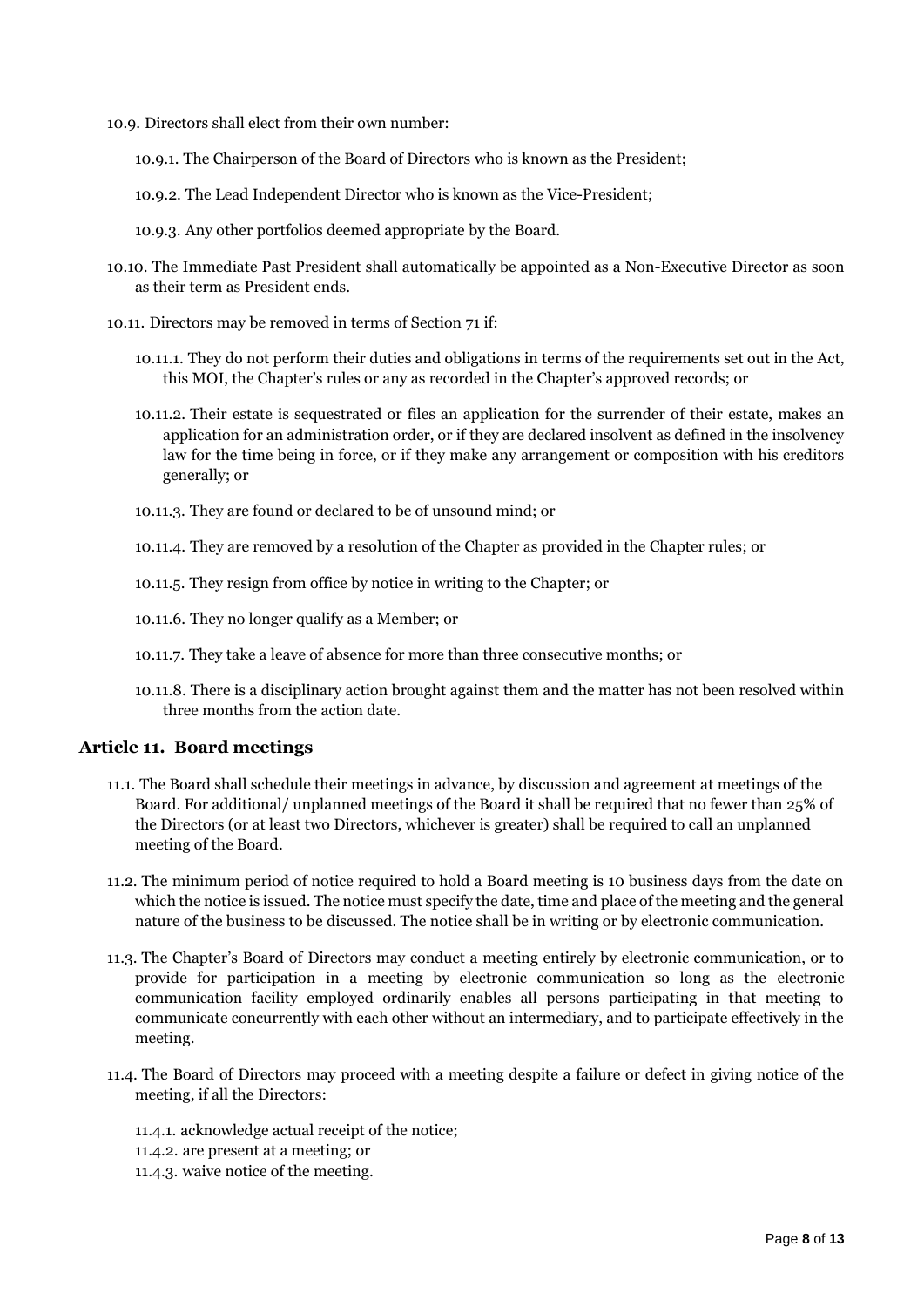- 11.5. The rules for Directors' meetings are as follows:
	- 11.5.1. the Directors shall meet together not less often than quarterly for the dispatch of business but shall otherwise regulate their meetings as they think fit;
	- 11.5.2. the quorum necessary for the transacting of business of the Board shall be three Directors or half plus one of the total number of Directors, whichever is greater;
	- 11.5.3. each Director shall have one vote on a matter before the Board, except as provided in 12.10;
	- 11.5.4. except as otherwise provided in this document, a majority of the votes cast on a resolution will be sufficient to approve that resolution;
	- 11.5.5. in the case of a tied vote, the Chairperson may cast a deciding vote, in addition to their deliberative vote.
- 11.6. The Board of Directors may consider a matter other than at a meeting, and the Directors may, instead of voting to make a decision at a meeting, adopt a decision by written consent of the Directors, given in person or by electronic communication, provided that each Director has received notice of the matter to be decided upon. For a resolution to be adopted by written vote of Directors it must be supported by more than 75% of the total number of Directors, in the case of an ordinary resolution. A decision so made shall have the same effect as if it had been approved at a meeting. Each decision so made shall be recorded in writing and noted in the record of resolutions of Directors.
- 11.7. If a matter is placed upon the agenda of a meeting or arises during the course of meetings or correspondence of Directors, and any Director (or any person in relation to whom a Director is a 'connected person' (as defined in the Income Tax Act), has a personal financial interest or (in the view of the Board, a perceived personal interest) in that matter, the relevant Director shall:
	- 11.7.1. immediately and in advance of the matter being dealt with, disclose the fact and nature of the personal financial interest or perceived interest;
	- 11.7.2. inform the relevant meeting or electronic communication group or mailing list of material information and answer questions concerning the personal financial interest or perceived interest;
	- 11.7.3. not take part in any consideration of any matter, and leave the relevant meeting or electronic or email discussion after disclosure of the personal financial interest; and
	- 11.7.4. not be entitled to vote on or sign any document in relation to the matter in which the personal financial interest arises.
- 11.8. The Chapter shall keep minutes of the meetings of the Board, and any of its committees, and include in the minutes:
	- 11.8.1. any declaration given by notice or made by a Director as required by section 75 with reference to the personal financial interests of the Director, whether it be an advance declaration of interests, or a specific declaration with reference to a specific matter; and
	- 11.8.2. every resolution adopted by the Board, which resolutions shall be dated, sequentially numbered, and will be effective from the date of the resolution, unless the resolution states otherwise.
- 11.9. Copies of the minutes of every meeting shall be dispatched by the person appointed by the Board from time to time, to all Directors within one month of the holding of the meeting.

### **Article 12. Board Duties**

- 12.1. The duties of the Directors shall include (but not be limited to) the following key areas:
	- 12.1.1. having a working understanding of the objects of the Chapter and being familiar with the fundamentals of the projects and programmes in which the Chapter is engaged;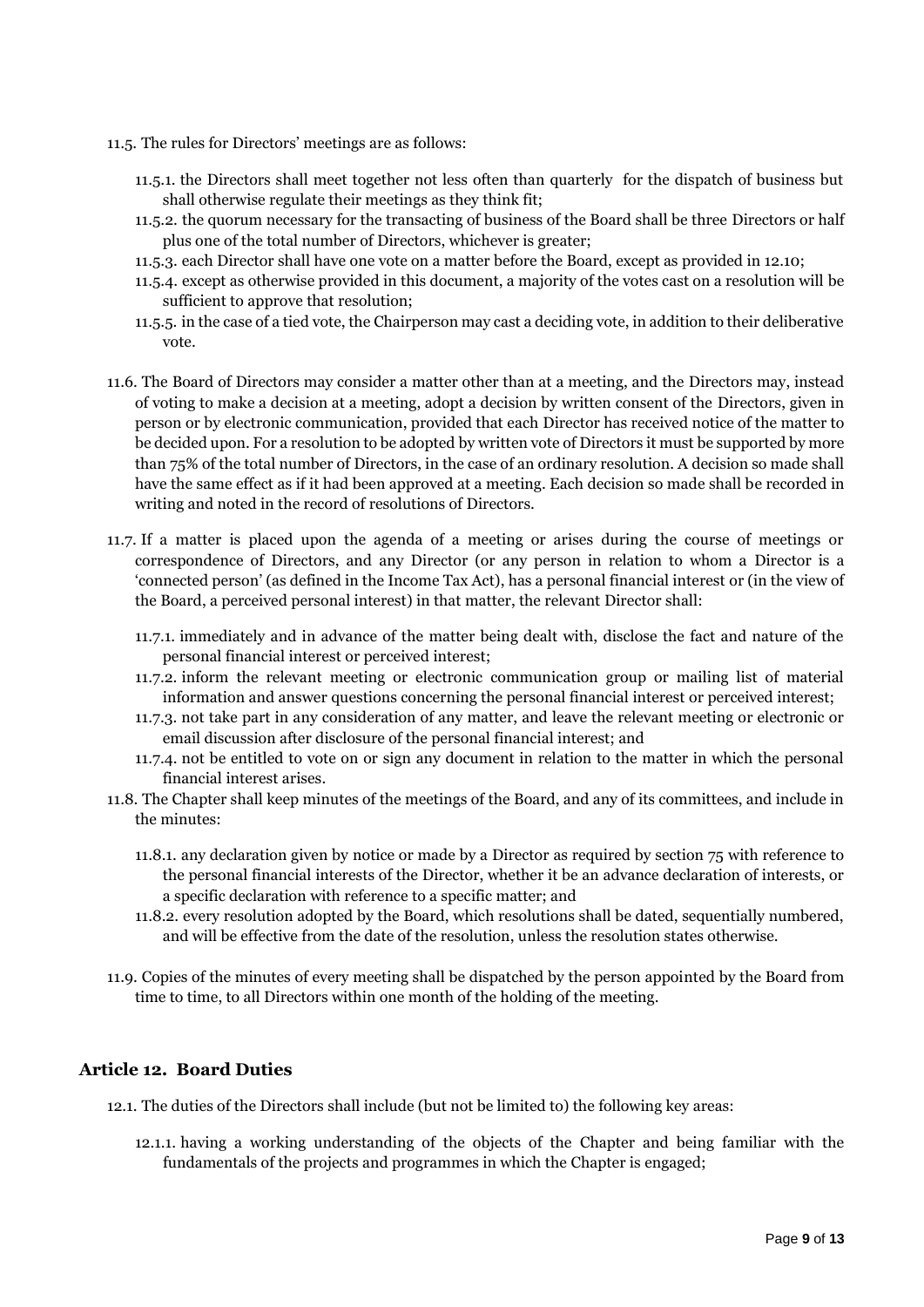- 12.1.2. keeping informed about the activities of the Chapter and monitoring the organisational affairs, policies and compliance environment of the Chapter;
- 12.1.3. contributing meaningfully and effectively to devising and implementing the medium and longterm strategy of the Chapter;
- 12.1.4. acting in a manner that demonstrates an understanding of the various assurance providers to the Chapter and the Boards' accountability to stakeholders;
- 12.1.5. interrogating the financial statements and determining the financial performance of the Chapter, including its solvency and liquidity;
- 12.1.6. overseeing the Chapter's risk management policy and the implementation and the ongoing monitoring of risk management;
- 12.1.7. overseeing stakeholder policy implementation and reporting to funders and other stakeholders;
- 12.1.8. responding to strategic challenges in a creative, proactive and constructive manner; and
- 12.1.9. interacting with fellow Board members and management in a manner that is beneficial to the work of the Chapter.

### **Article 13. Accounting Records, Banking**

- 13.1. The Directors shall cause accurate and complete records to be kept which enable the Chapter to satisfy all legal requirements and prepare financial statements and will comply with the reporting requirements as may be determined by the Commissioner from time to time.
- 13.2. The accounting records shall be securely stored and accessible to the Directors from the registered office of the Chapter through any method or platform as the Directors agree from time to time.
- 13.3. The financial transactions of the Chapter shall be administered via one or more bank accounts which shall be opened in the name of the Chapter.

### **Article 14. Expenditure And Use Of Resources**

- 14.1. The income and property of the Chapter, however derived, shall be applied solely towards the promotion of its main object (and not for the specific benefit of any individual Member or minority group) or invested and no funds will be distributed to any person other than in the course of undertaking of its object and no portion of the income or assets of the Chapter may be paid or transferred, directly or indirectly, to the Directors or persons appointing Directors of the Chapter; provided that this shall not prevent:
	- 14.1.1. the payment in good faith of reasonable remuneration to any officer or servant of the Chapter, for any services rendered to the Chapter;
	- 14.1.2. payment of an amount due and payable by the Chapter in terms of a bona fide agreement between the Chapter and that person or another;
	- 14.1.3. payment in respect of any rights of that person, to the extent that the rights are administered by the Chapter in order to advance a stated object of the Chapter; or
	- 14.1.4. payment in respect of any legal obligation binding on the Chapter.
- 14.2. Remuneration (as defined in the Fourth Schedule to the Income Tax Act) may be paid to any employee, office bearer, Director or other person in keeping with the policy of the Chapter from time to time provided that: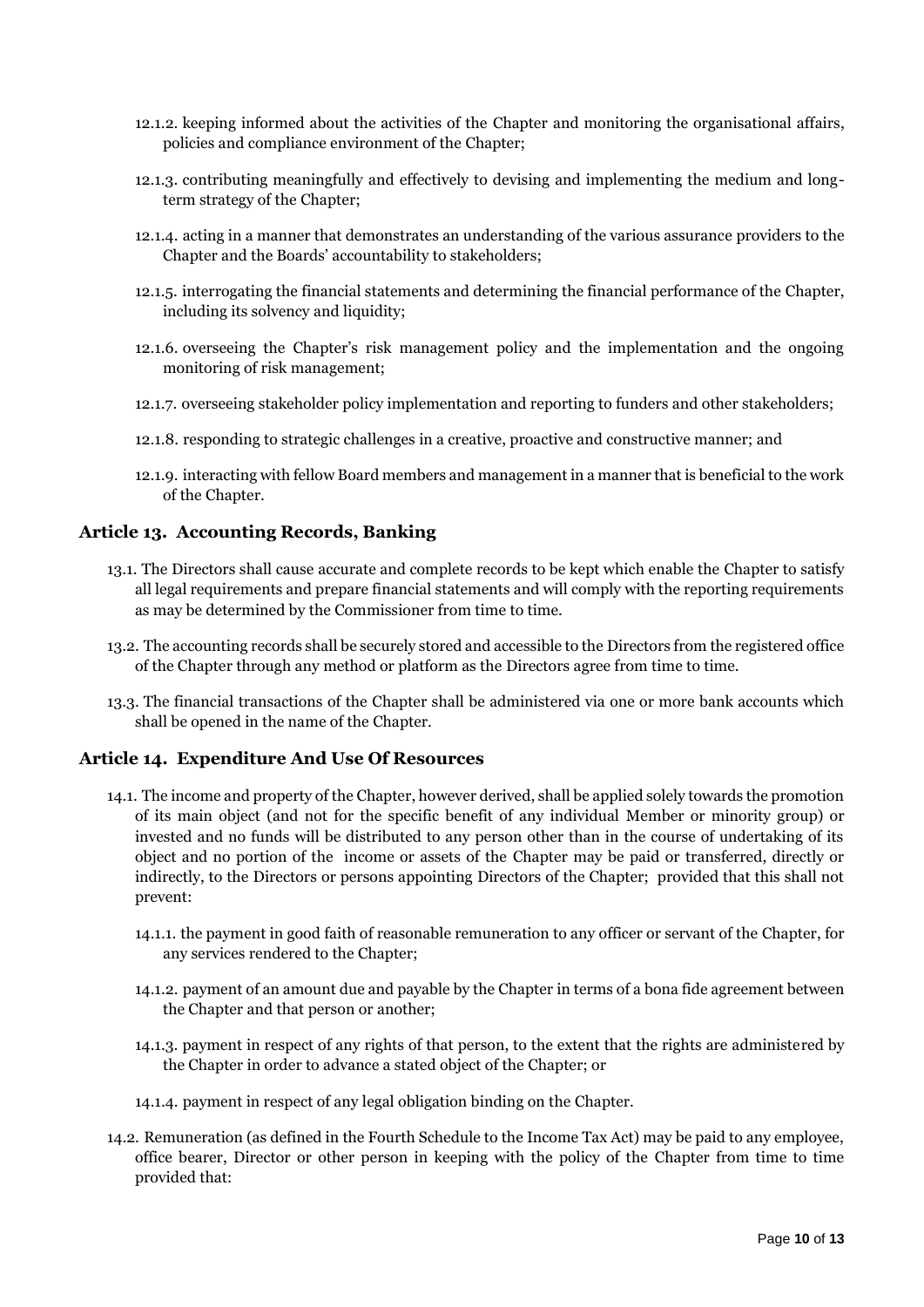- 14.2.1. no remuneration may be paid if it is excessive, having regard to what is generally considered reasonable in the appropriate sector and in relation to the service rendered;
- 14.2.2. no person shall be economically benefitted in any way which is not consistent with the objects of the Chapter; and
- 14.2.3. the provisions of clause 11.7 shall apply to any decision taken regarding remuneration for Directors, officers or their connected persons.
- 14.3. The Chapter shall not provide a loan to, secure a debt or obligation of, or otherwise provide direct or indirect financial assistance to a Director of the Chapter or of a related or inter-related Chapter, or to a person related to any Director, unless it:
	- 14.3.1. is in the ordinary course of the Chapter's business and for fair value;
	- 14.3.2. constitutes an accountable advance to meet:
	- 14.3.3. legal expenses in relation to a matter concerning the Chapter; or
	- 14.3.4. anticipated expenses to be incurred by the person on behalf of the Chapter;
	- 14.3.5. is to defray the person's expenses for removal at the Chapter's request; or
	- 14.3.6. is in terms of an employee benefit scheme generally available to all employees or a specific class of employees.
- 14.4. No expenditure shall be incurred by or on behalf of the Chapter except on authority of the Board or of the person or persons to whom the Board has generally or specifically delegated the power to authorise expenditure.

### **Article 15. Annual Financial Statements and Returns**

- 15.1. The Chapter does not elect, in terms of section 34 (2), to comply voluntarily with the provisions of Chapter 3 of the Act but the Board may request an audit of the Chapter at its discretion.
- 15.2. The Directors shall, in accordance with sections 29 and 30 of the Act, cause to be prepared and laid before the Members of the Chapter the annual financial statements as are referred to in those sections which annual financial statements shall:
	- 15.2.1. be prepared no longer than six months after the end of each financial year;
	- 15.2.2. if audited, include an auditor's report;
	- 15.2.3. include a report by the Directors as to the activities and financial state of the Chapter; and
	- 15.2.4. be approved by the Directors and signed by an authorised Director.
- 15.3. A copy of the annual financial statement shall, at least fifteen days prior to the relevant meeting, be sent to every Member of the Chapter.
- 15.4. The Chapter shall [file](javascript:void(0);) annual returns:
	- 15.4.1. with the Companies and Intellectual Property Commission within thirty business days of each anniversary of its date of incorporation; and

15.4.2. for income tax with the Commissioner for South African Revenue Services,

15.4.3. along with the payment, documents and information which may be required from time to time.

### **Article 16. Indemnification of Directors**

16.1. If Directors or officers of the Chapter, or members of any committee of the Chapter:

16.1.1. defend any legal proceedings, whether civil or criminal, for any liability or charge arising from their position in or authorised actions on behalf of the Chapter; and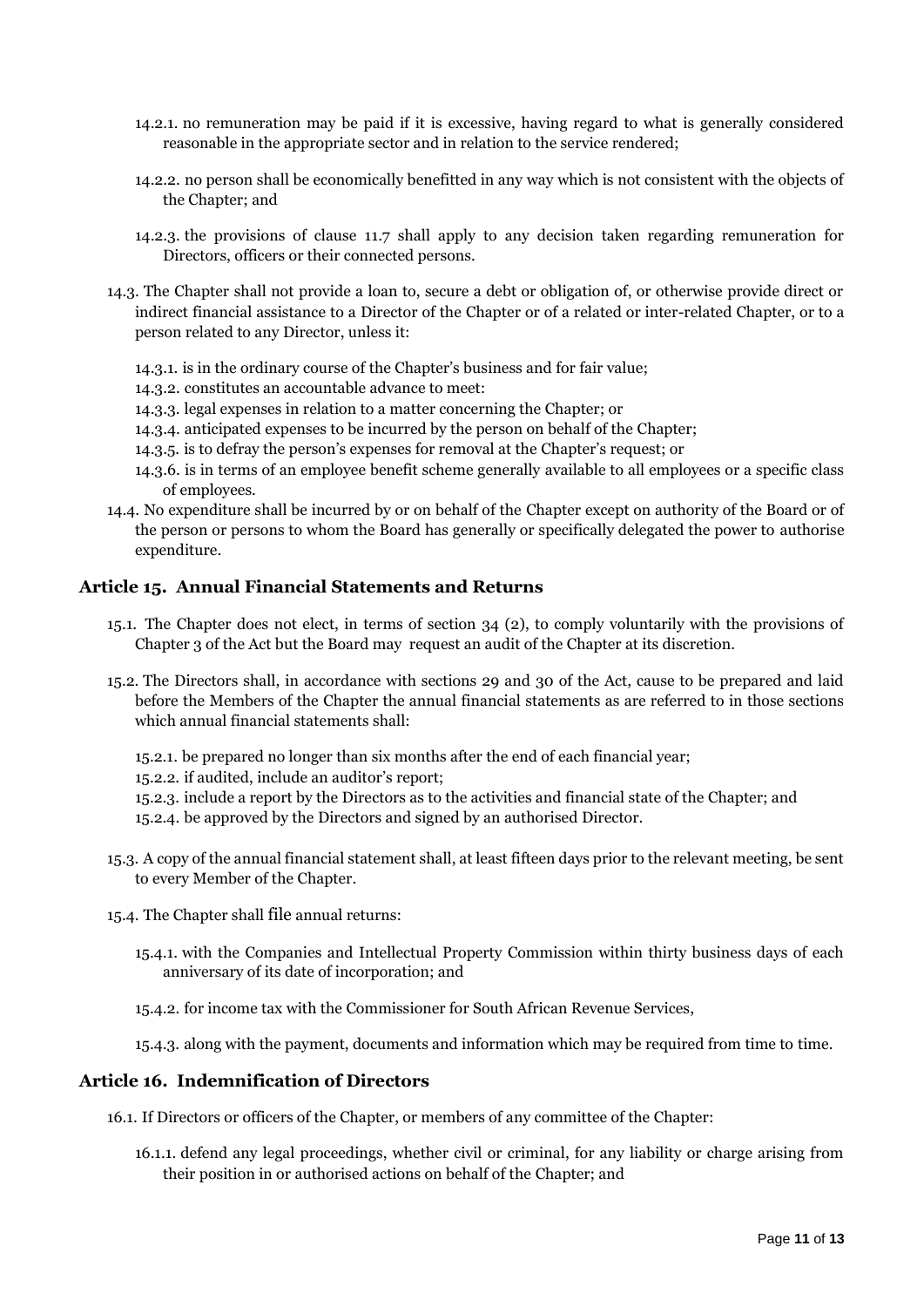16.1.2. judgment is given in their favour, or they are acquitted, or the proceedings are abandoned, or the proceedings are in connection with any application under Section 77(9) of the Act and relief is granted to them by the Court,

they shall be indemnified by the Chapter against costs arising from the defence of the proceedings and the company may advance to the Director funds to cover the legal costs of defending these proceedings.

- 16.2. The Chapter will indemnify Directors, officers or employees of the Chapter against personal liability for:
	- 16.2.1. loss or expense incurred by the Chapter through the insufficiency or deficiency of any security in or upon which any of the funds of the Chapter are invested;
	- 16.2.2. loss or damage arising from the bankruptcy, insolvency or delictual acts of any persons with whom monies, securities or effects are deposited; or
	- 16.2.3. loss or damage occasioned by any error of judgment or oversight on their part; or
	- 16.2.4. other loss, damage or misfortune whatever which happens in the execution of the duties of their office, or in relation thereto, unless the loss, damage or expense:
		- 16.2.4.1. happened through their own gross negligence, gross default, gross breach of duty or wilful misconduct or wilful breach of trust; or
		- 16.2.4.2. is a fine arising from conviction for an offence (provided that the Chapter will indemnify against fines imposed in circumstances where there is no wrongful conduct by the Director, officer or employee, but the fine is imposed by law purely because of the officer's position in the Chapter).
- 16.3. The Chapter's Board of Directors may purchase insurance to protect the Chapter or Director, officer or employee against any liability for which the Chapter provides an indemnity.

### **Article 17. Remuneration of and Contracts with Directors**

- 17.1. The Directors shall not be remunerated for their services as Directors but shall serve on the Board on a voluntary basis.
- 17.2. Directors who are also employees of the Chapter (i.e. Executive Directors) will not be paid for attending Board meetings or for any other Director duties, as they are already remunerated by the Chapter in terms of their employment contracts.
- 17.3. Directors may be paid the reasonable travelling, hotel and other expenses properly incurred by them in or about the performance of their duties as Directors including those of attending and travelling to and from meetings of the Directors or of any committee of the Directors, as are approved and provided for in the budget .
- 17.4. The Chapter may pay any Director who serves on any committee or who devotes special attention to the business of the Chapter, or otherwise performs services which in the opinion of the Directors are outside the scope of the ordinary duties of a director, extra remuneration as they may determine, subject to the provisions clause 14.2 and provided that the remuneration is approved and provided for in the budget.
- 17.5. Directors shall be entitled to contract with the Chapter and with any entity in which the Chapter may be interested provided that they may not vote on the contract or on any other matter in which they are interested, directly or indirectly